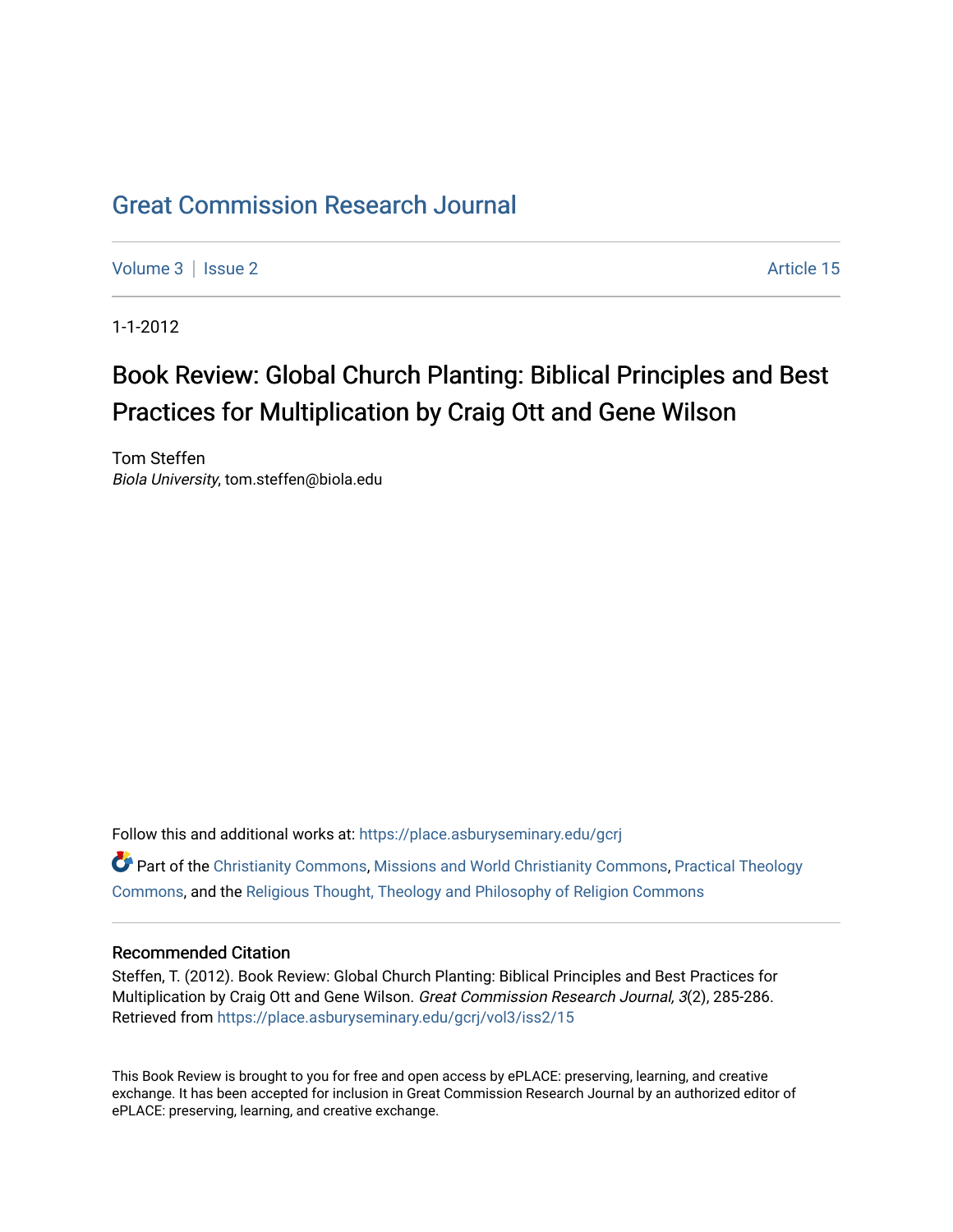Craig Ott and Gene Wilson, Global Church Planting: Biblical Principles and Best Practices for Multiplication. Grand Rapids, MI: Baker Academic, 2011, 464 pp., \$29.99.

Reviewed by Tom Steffen. Steffen is professor of Intercultural Studies at the School of Intercultural Studies, Biola University, where he directs the Doctor of Missiology program. His most recent book is The Facilitator Era: Beyond Pioneer Church Multiplication. He may be reached at tom.steffen@biola.edu.

Readers will not be disappointed with this book. With close to fifty years of church planting and consulting experience between the authors, this book contains church planting theory that walks. Craig Ott is associate professor of mission and intercultural studies at Trinity Evangelical Divinity School in Deerfield, Illinois, where he occupies the ReachGlobal Chair of Mission. Ott planted churches in Germany, as well as consulted and taught theology with expertise in theology of mission, contextualization, and church planting. Wilson is church planting director for ReachGlobal, the international mission of the Evangelical Free Church of America, and director of their annual Cross-Cultural Church Planting School. Wilson planted churches in Canada for eighteen years and trained and coached church planters in Latin America and the Caribbean for eight years.

The authors' primary goal for writing the book is to combine sound biblical principles with best practices from around the world to provide a practical guide for church planters (including grassroots workers in the Majority World) working in a wide variety of contexts. They place strong focus on the apostolic role found in the New Testament while avoiding the promotion of a single model or methodology. The authors recognize that effective models in one context do not necessary translate well into another setting. They define church planting as "that ministry which through evangelism and discipleship establishes reproducing kingdom communities of believers in Jesus Christ who are committed to fulfilling biblical purposes under local spiritual leaders" (8).

Ott and Wilson divide the book of 464 pages into four parts. Part I lays the biblical foundation for church planting, the reasons for it, and New Testament beginnings. In Part II, the authors address strategic considerations. These include: church multiplication and movements; apostolic church planters; the shape of the church; and pioneer, reproduction, and regional approaches to church planting. Part III lays out developmental phases: preparing, launching, establishing, structuring, and reproducing. The book concludes by addressing critical factors, such as the personal life of church planters; church planting teams; developing